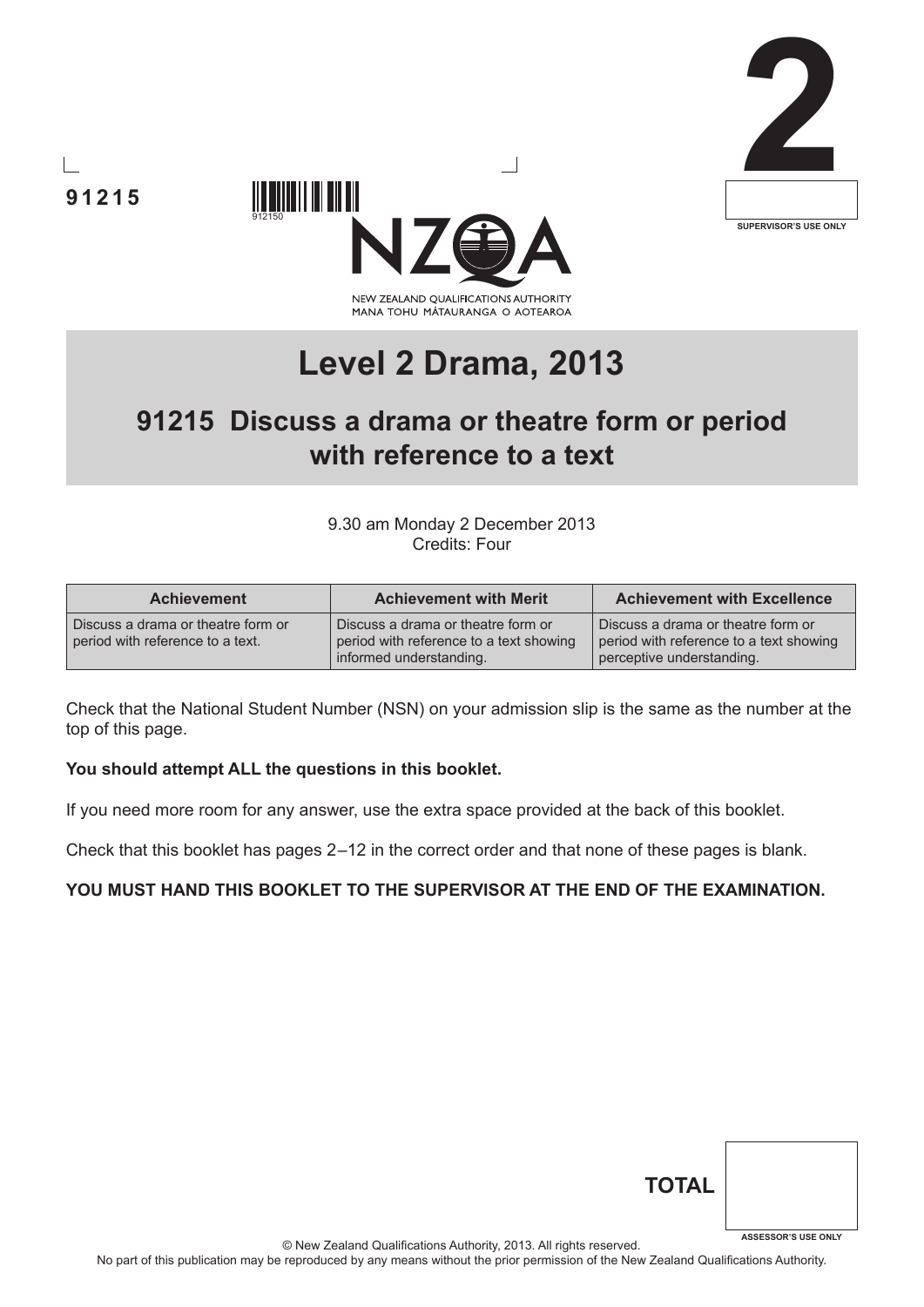You are advised to spend one hour answering the questions in this booklet.

To answer the questions in this paper, name the drama / theatre form or period you have studied, and ONE text from the form or period to which you will refer. (If the text was not written as a script – as for example in commedia dell'arte – give brief details of the action.)

| Drama/theatre form or period:                 |
|-----------------------------------------------|
| Title of the text (or summary of the action): |
|                                               |
|                                               |
|                                               |
| Playwright (if applicable):                   |

# **QUESTION ONE: THE ACTING SPACE**

- (a) Sketch the acting space that would have originally been used to perform your chosen text. Annotate the sketch to clearly show:
	- the shape and position of the acting space
	- the shape and position of the audience space
	- entrances onto the acting space
	- key pieces of set or staging.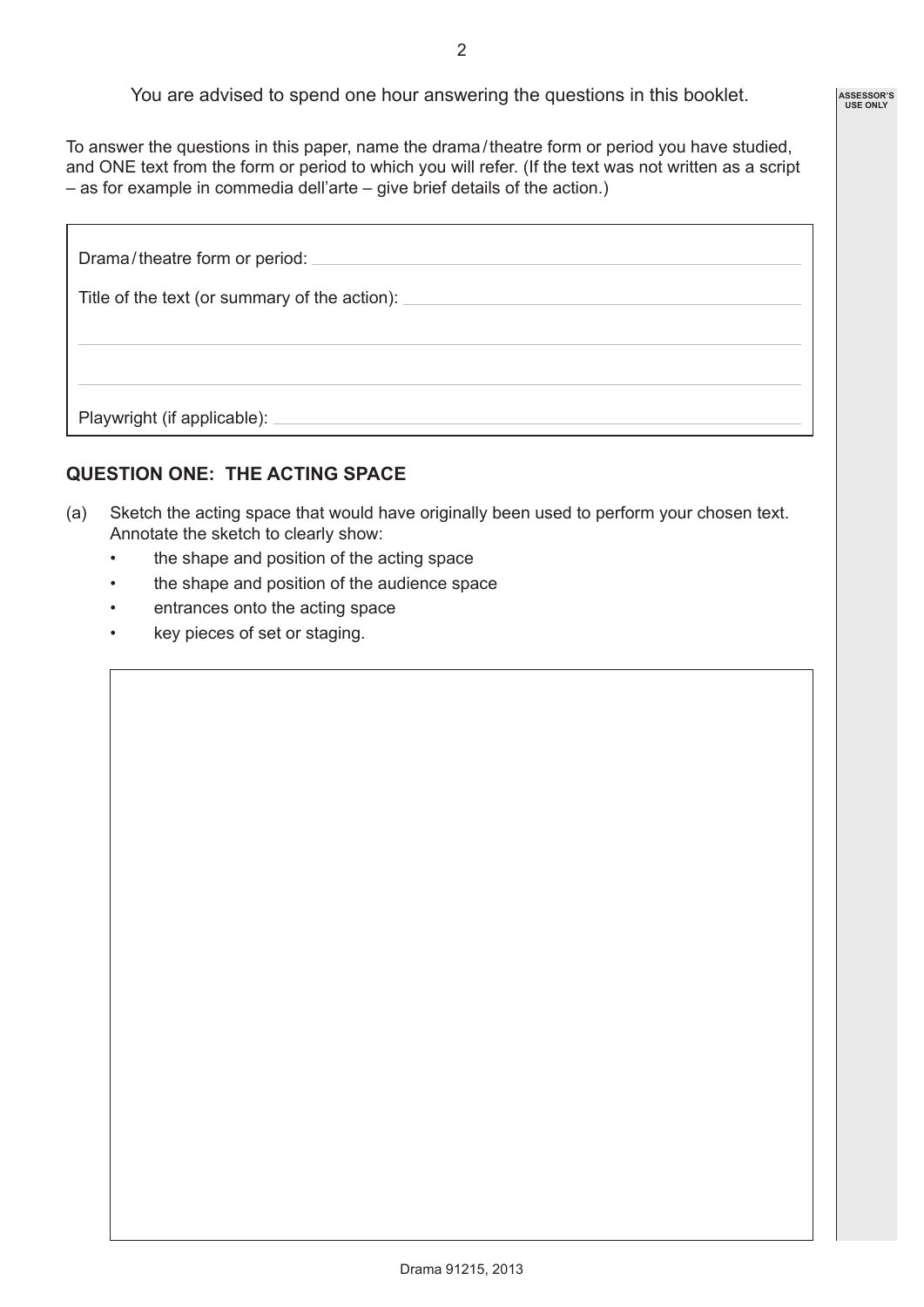- (b) Explain in detail how the acting space would be used to show **time** or **place** to the audience during a performance of the text in your chosen form or period. You might refer to:
	- the use of set or properties
	- the way actors would use the space
	- the use of conventions to show time and place.

Give clear and specific details from the text to support your answer.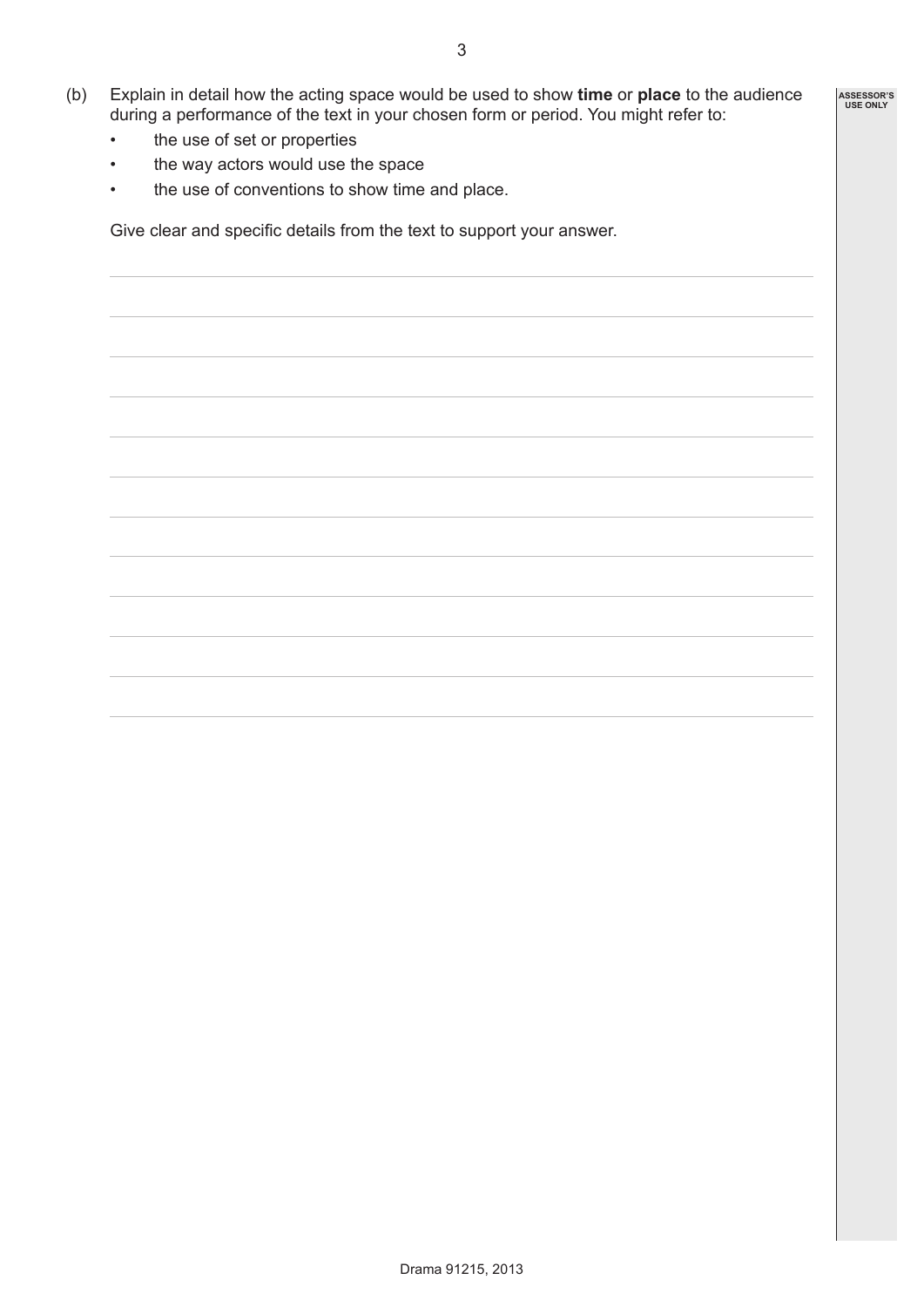- (c) Discuss an advantage and / or a limitation of this acting space for actors of the form or period. You might consider: **ASSESSOR'S USE ONLY**
	- the availability of theatre technologies of the form or period
	- the relationship created between the actors and audience
	- the experience for an actor using this acting space, compared to the experience of a modern actor using a theatre space today.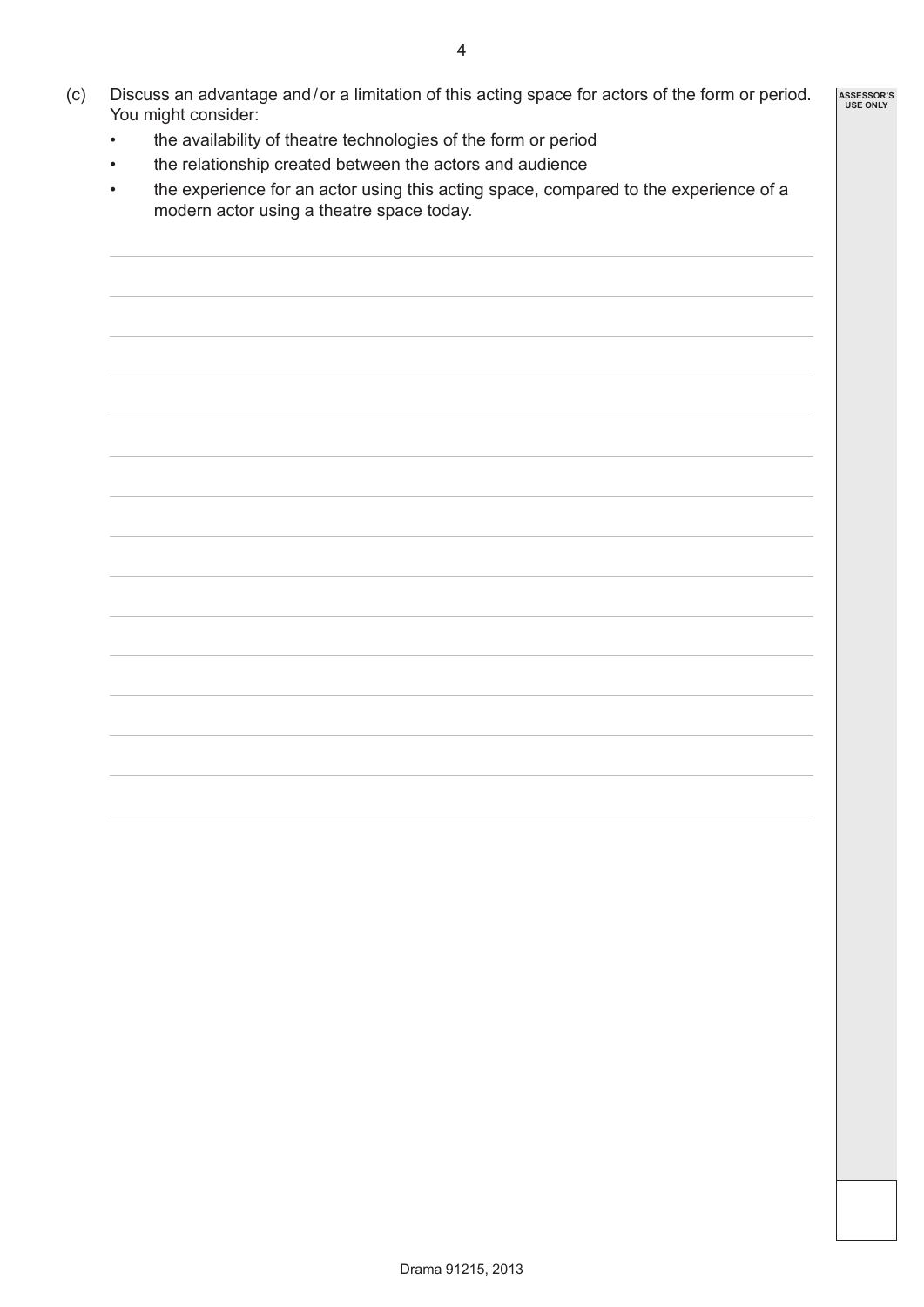**This page has been deliberately left blank. The examination continues on the following page.**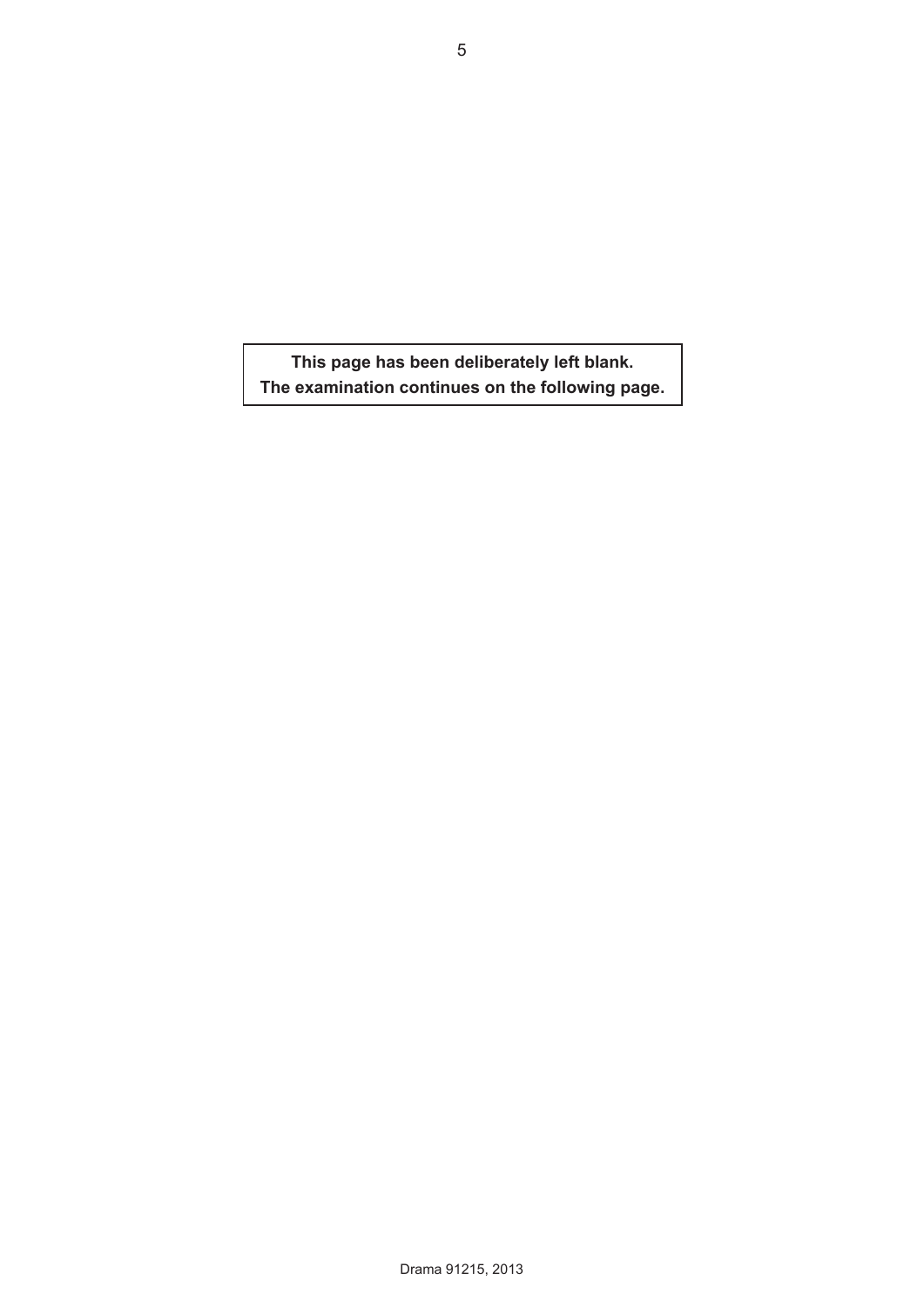# **QUESTION TWO: A PERFORMANCE CONVENTION**

Name a convention typically used in a performance of your chosen form or period.

| Describe how an actor or actors would use this convention at a specific moment in a<br>performance of your chosen text. |
|-------------------------------------------------------------------------------------------------------------------------|
|                                                                                                                         |
|                                                                                                                         |
|                                                                                                                         |
|                                                                                                                         |
|                                                                                                                         |
|                                                                                                                         |
|                                                                                                                         |
|                                                                                                                         |
| of character or situation.<br>Give specific examples from the text to support your answer.                              |
|                                                                                                                         |
|                                                                                                                         |
|                                                                                                                         |
|                                                                                                                         |
| Explain in detail what the use of this convention would add to the audience's understanding                             |
|                                                                                                                         |

**ASSESSOR'S USE ONLY**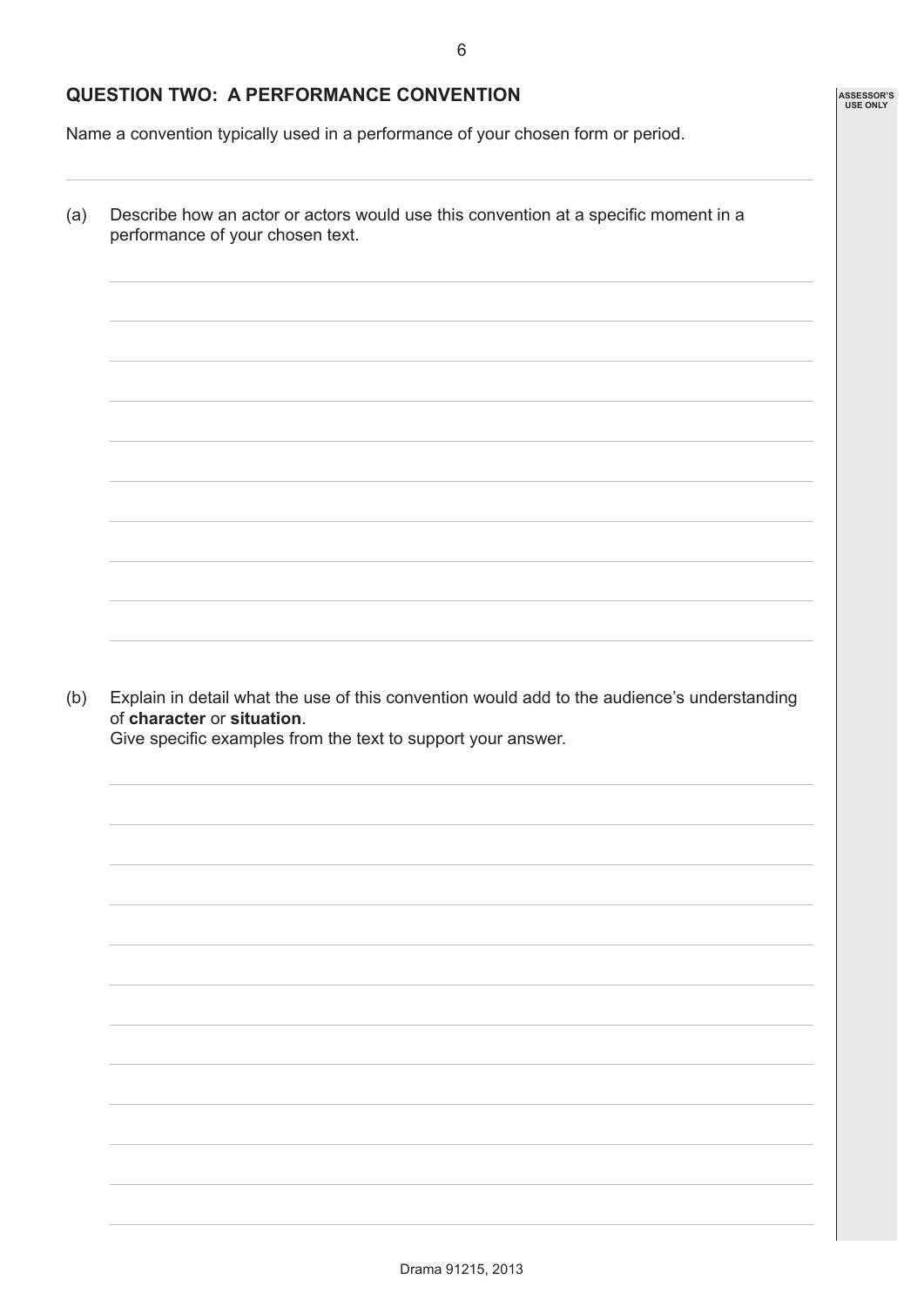- (c) Discuss how the use of this convention is typical of the form or period. You might consider:
	- the purpose of the playwright
	- the style of the form (eg realistic, surrealist)
	- influences on the form or period, such as the cultural context or other theatre or art forms.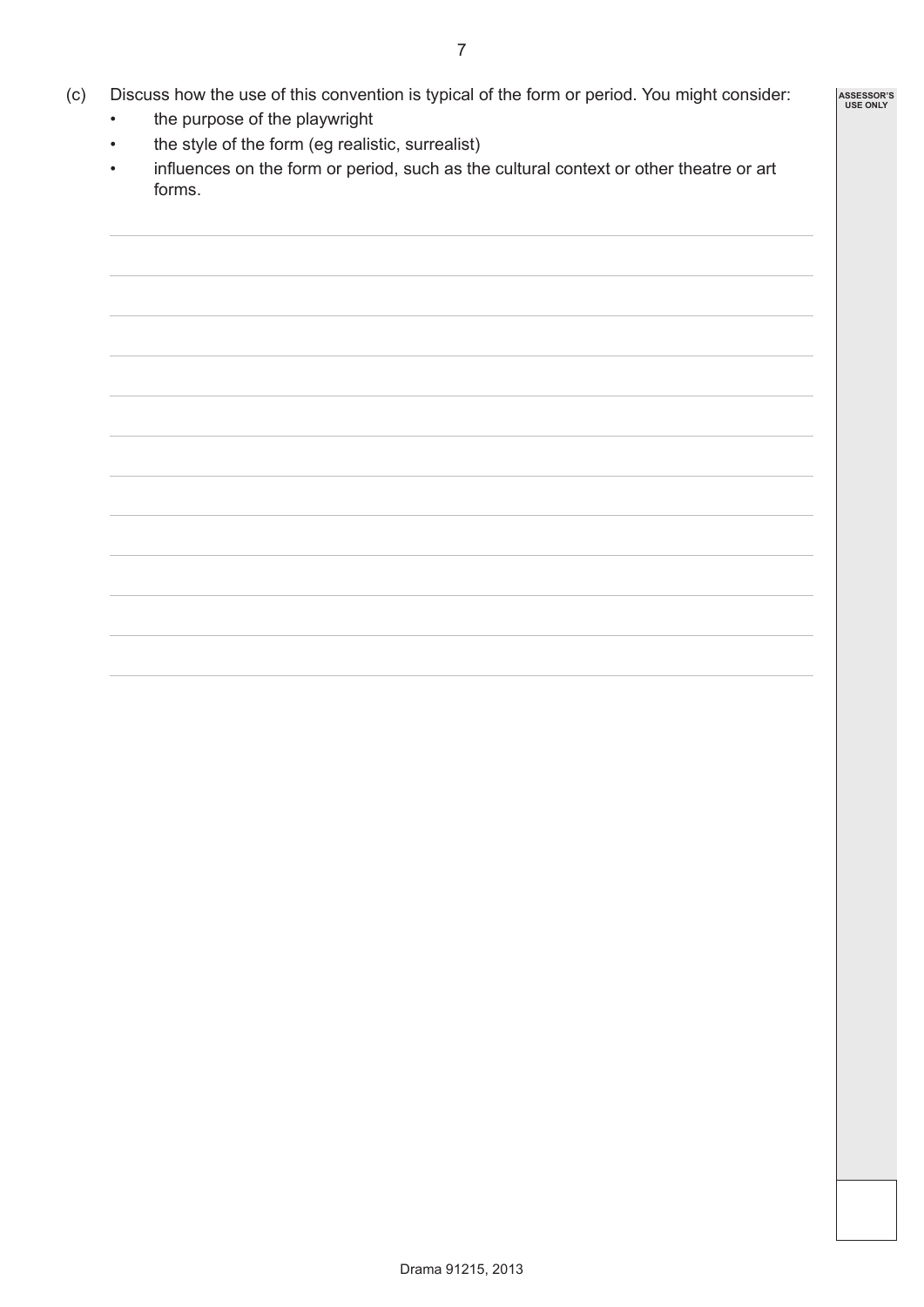## **QUESTION THREE: A HISTORICAL OR GEOGRAPHICAL INFLUENCE**

A historical or geographical influence can be a time, place, event, or social structure that has shaped the appearance and the purpose of a theatre form or period.

(a) Describe an important historical or geographical influence on your chosen theatre form or period.

(b) Explain in detail how this influence is represented in your chosen text through **character**, **place**, or **action**. Give specific examples to support your answer.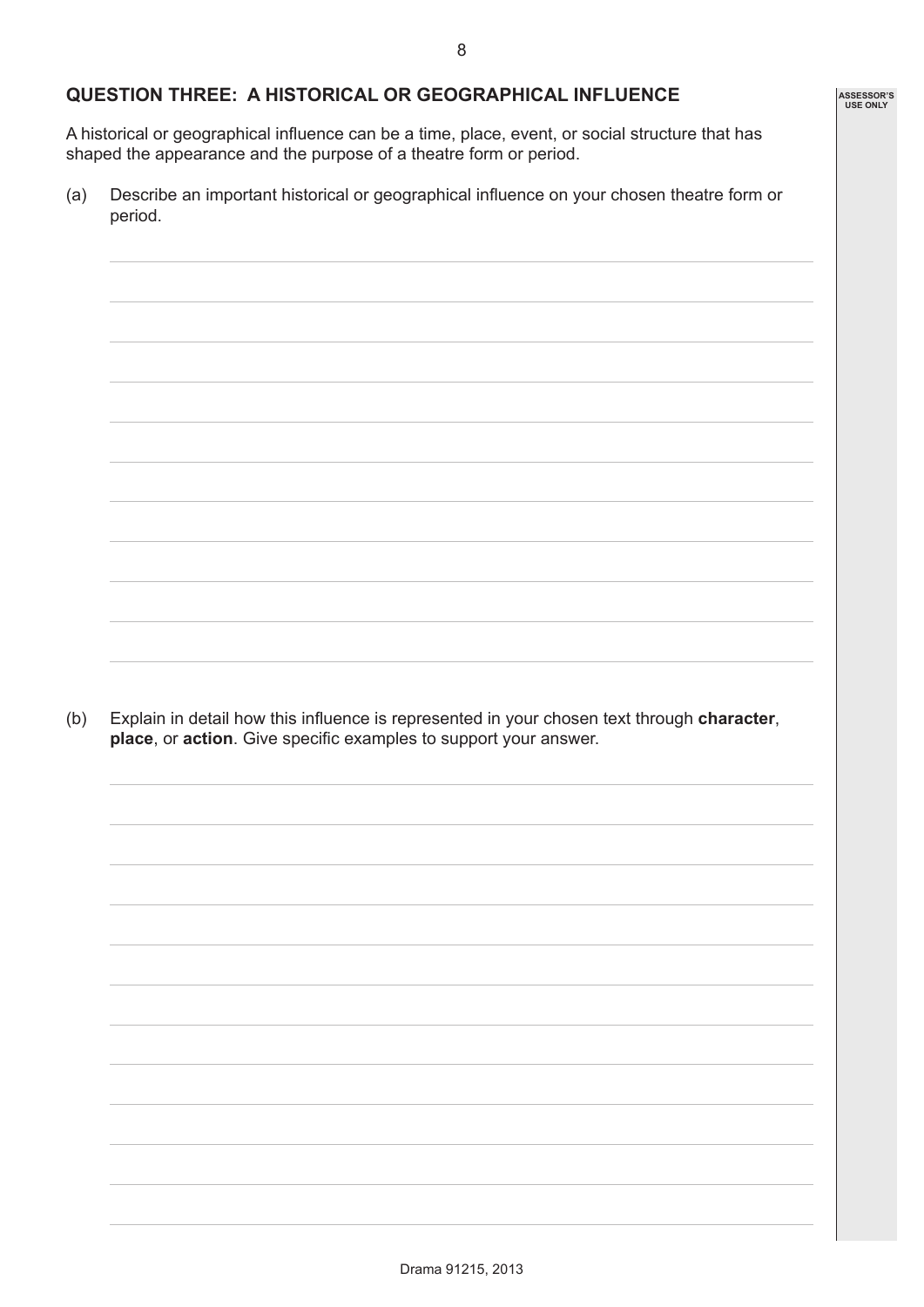- (c) Discuss a key idea the playwright wants to express about this time, place, event, or society through the text. You might refer to:
	- social values and structures
	- systems of government and the use of power
	- the importance of the physical environment.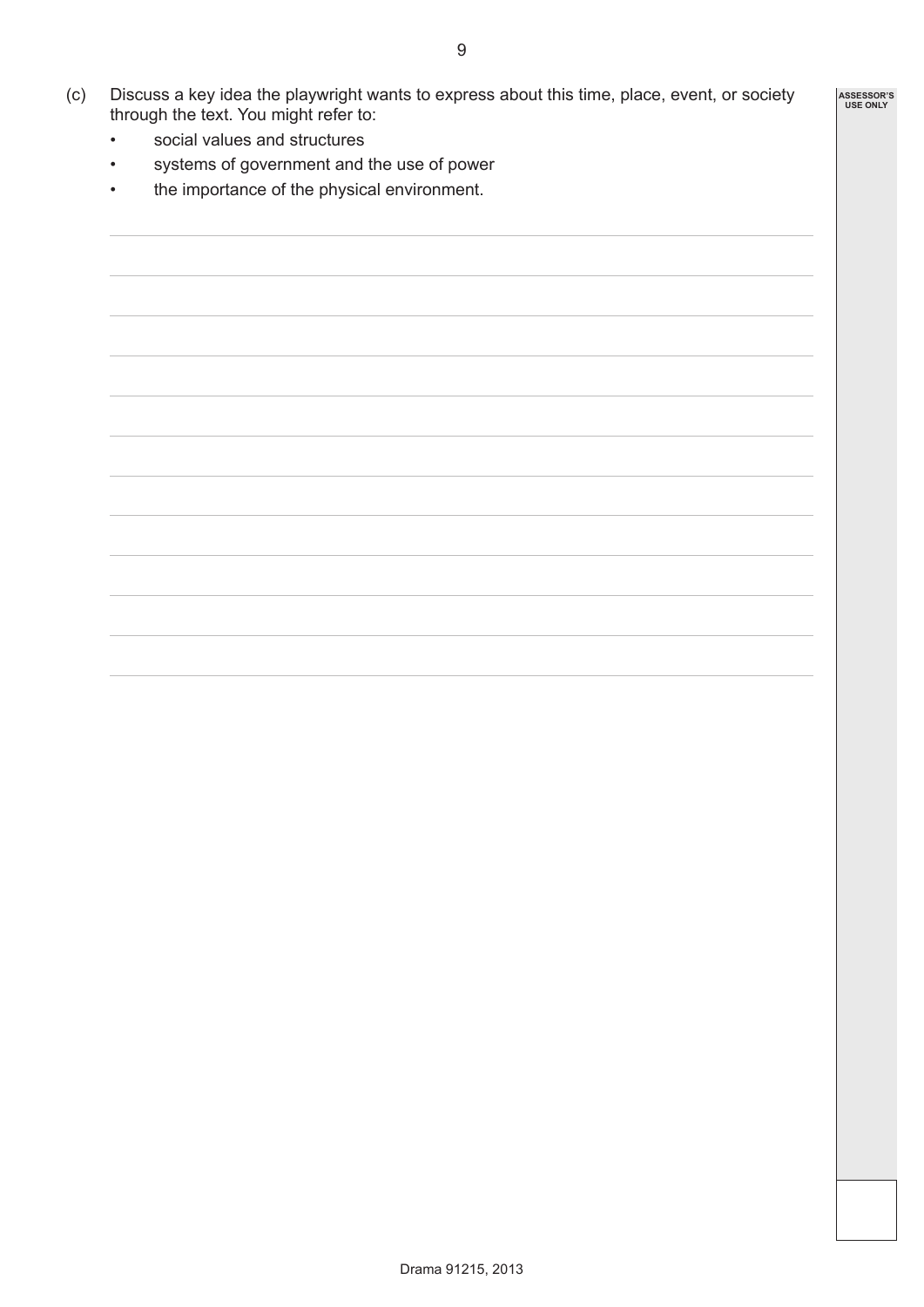| QUESTION<br><b>NUMBER</b> |  | Extra space if required. | Write the question number(s) if applicable. |  | ASSESSOR'S<br><b>USE ONLY</b> |
|---------------------------|--|--------------------------|---------------------------------------------|--|-------------------------------|
|                           |  |                          |                                             |  |                               |
|                           |  |                          |                                             |  |                               |
|                           |  |                          |                                             |  |                               |
|                           |  |                          |                                             |  |                               |
|                           |  |                          |                                             |  |                               |
|                           |  |                          |                                             |  |                               |
|                           |  |                          |                                             |  |                               |
|                           |  |                          |                                             |  |                               |
|                           |  |                          |                                             |  |                               |
|                           |  |                          |                                             |  |                               |
|                           |  |                          |                                             |  |                               |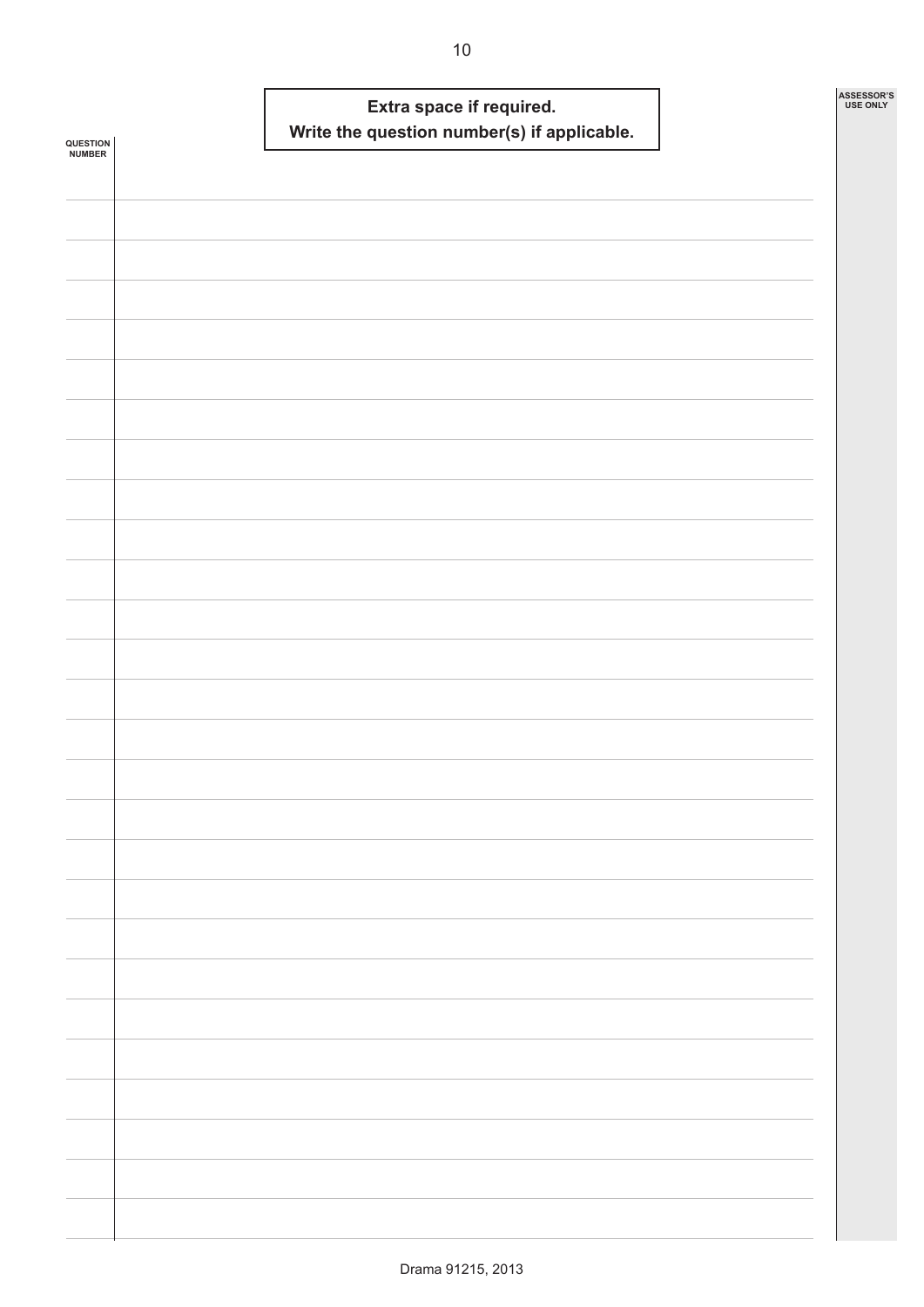| <b>USE ONLY</b> |
|-----------------|
|                 |
|                 |
|                 |
|                 |
|                 |
|                 |
|                 |
|                 |
|                 |
|                 |
|                 |
|                 |
|                 |
|                 |
|                 |